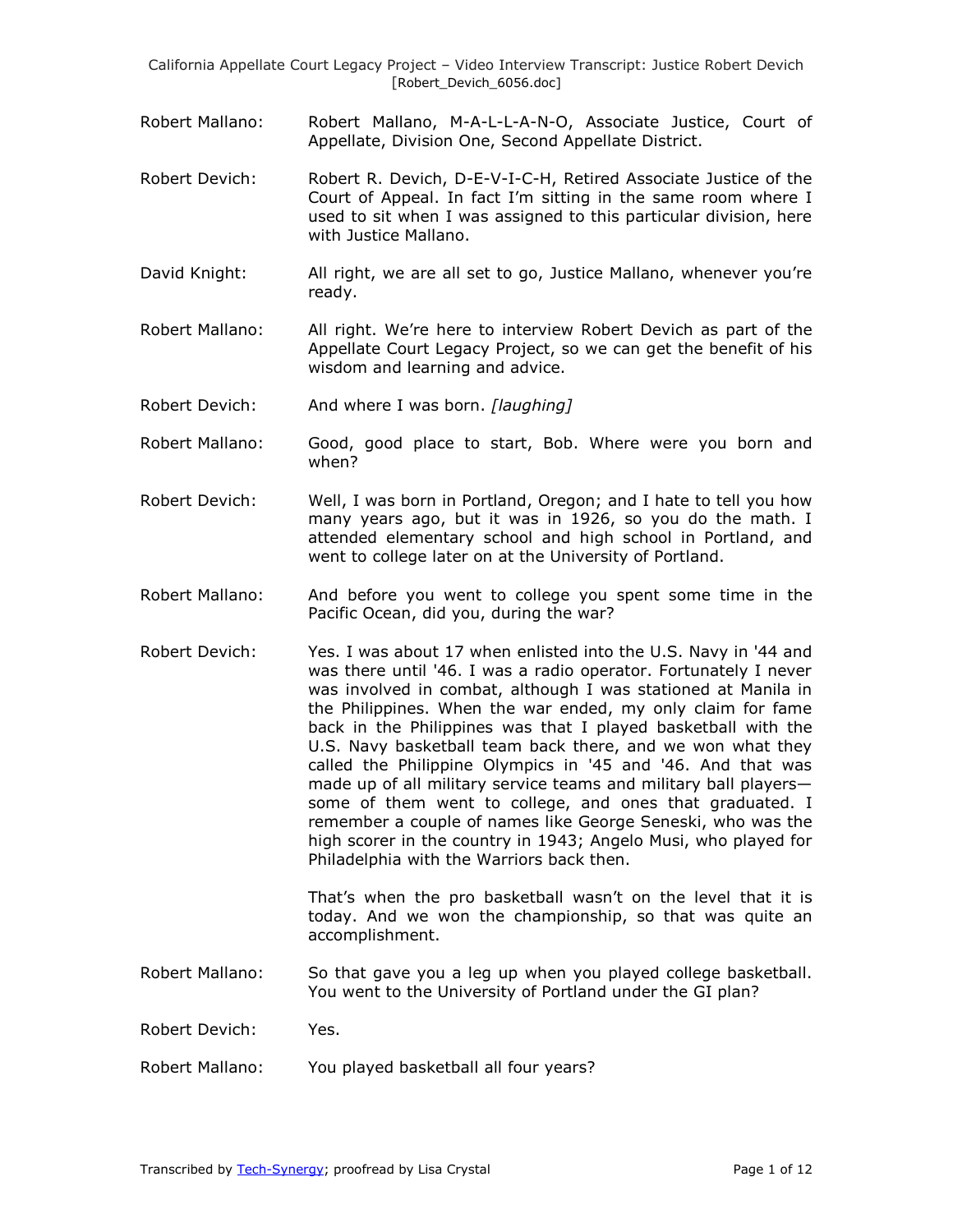- Robert Devich: All four years, and I majored in business administration, and graduated from there in 1950.
- Robert Mallano: Well, I saw something about a minor in philosophy; now, you must have thought in the back of your mind you were going to be a judge someday—did you?
- Robert Devich: No, not back then; but back then I was thinking about the FBI.
- Robert Mallano: Is that right? Okay.
- Robert Devich: But they had a priest that was teaching at the University of Portland, Father Delaney, who was so well acclaimed throughout the country; and he taught philosophy, and—
- Robert Mallano: So you wanted to take advantage of him?
- Robert Devich: Oh, yeah, he was great. He says the only way you're going to fail the course is if he 'throws the papers to the ceiling and they don't stick," he says. But you really learned from him because he was such an excellent teacher.
- Robert Mallano: And when you graduated from college you went back to the Pacific?
- Robert Devich: Yeah, back in '50 and '52 I went to Hawaii. Again, basketball seemed to be a big part of my life around that particular time. And I went, there was a fellow by the name of Paul Fagan, Jr., who owned Universal Motors, which was a Ford dealership; and he wanted to promote basketball in the islands, and so what he did is he recruited me, and I was the first one.

And he later recruited other stateside ball players, and we played there in Hawaii. And he would have a round robin on the weekends where he would have a military team; University of Hawaii; our team, which was Universal Motors. And he would bring a stateside team like the University of California, Bradley, University of Portland, and other colleges over. And we would have a round robin; and on Saturday after the game we would have a big luau.

- Robert Mallano: You were getting paid for this, you were a semipro?
- Robert Devich: No, no, I was working for Universal Motors.

Robert Mallano: Okay, you were working, okay. And this was a company team, so you didn't exactly get paid for it, but—

Robert Devich: No, but so—

(00:05:00)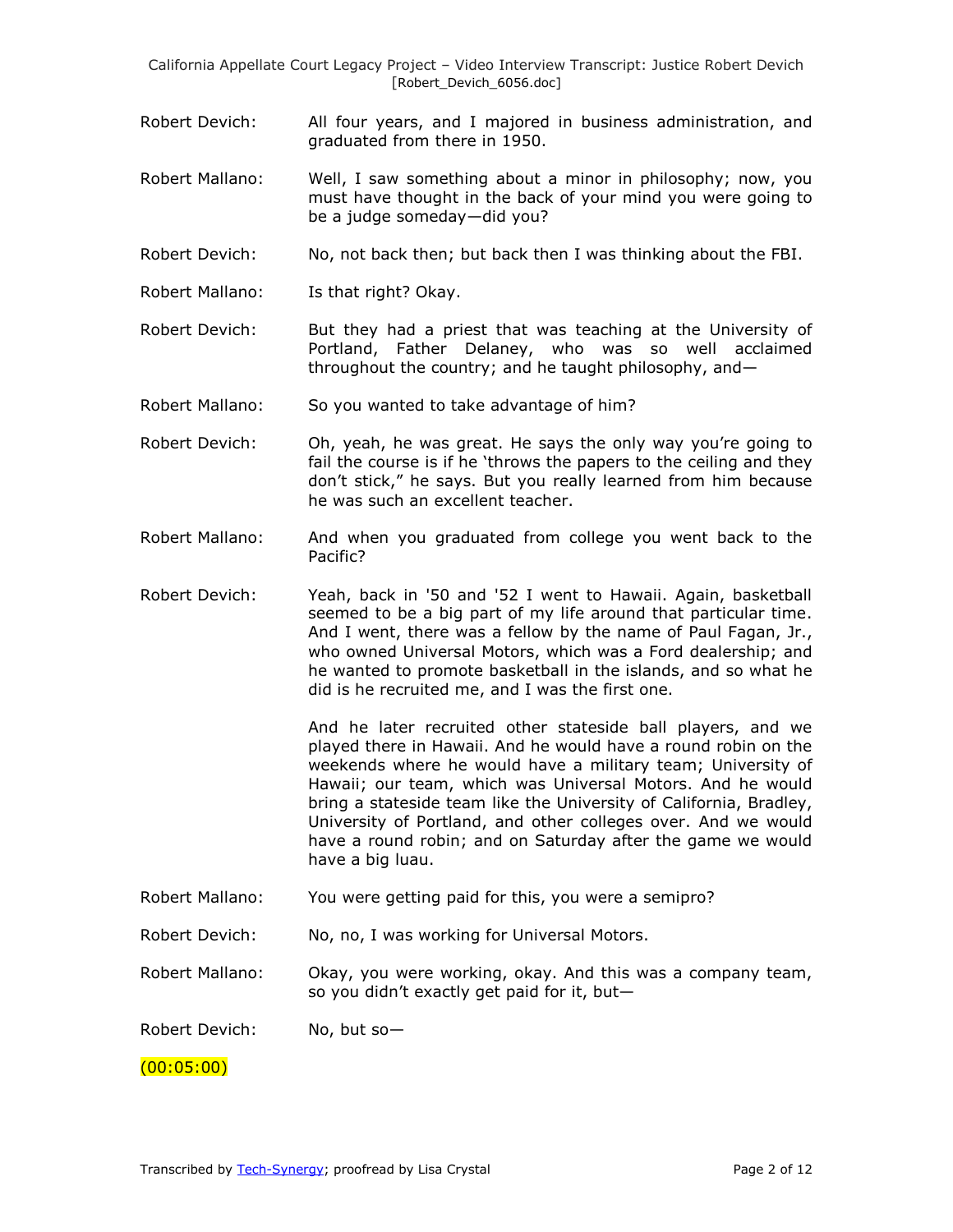- Robert Mallano: So, okay now you graduated with learning about philosophy, you go play basketball for two years, and then Hollywood called. Tell us about Hollywood.
- Robert Devich: *[Laughing]* It wasn't exactly "called." I was hoping they would, but they never did; so in '53 I decided, I signed for a band up in Portland, which was about a 17-piece band. And I thought I had a decent voice. People, your friends, will always tell you that, and at that particular time, I had hair and I didn't look too bad, and so I—
- Robert Mallano: You still look good, Bob.
- Robert Devich: Thank you. And so I wanted to come to California and see what I could do and in turn maybe hook up with a big-name band or something of that nature. But I came down here and the competition was just too tough, and so I decided to do other things. That's when I went to the Beverly Hills Police Department.
- Robert Mallano: Now, tell us about that. What was the calling to law enforcement?
- Robert Devich: Well, like I said, I was . . . in the back of my mind I was anxious to become an FBI agent, so I knew that you either had to have a law degree or have investigative background. So in '55 I went on the Beverly Hills PD, and I was there from '55 to '65, and I served as a patrolman and as a detective, and I started law school there in '59.
- Robert Mallano: What prompted law school?
- Robert Devich: Well, because I again I was thinking, I'll go to the law school and then go to the FBI.
- Robert Mallano: Still the FBI, okay.
- Robert Devich: And fortunately Southwestern, where I went, was great. They allowed people like myself who were anxious to . . . I had gotten married in 1959, and they allowed you to go to school in the daytime or night. And I had some great friends on the police department where we used to shift hours in order so that I could . . . if they (*sic*) had a problem time-wise, they would work with me so that I could attend class. So fortunately I was able to finish law school in '65.
- Robert Mallano: All right. You met someone and got married in '59, and that marriage lasted 40 years; say a few words about that.
- Robert Devich: Well, she was a beautiful . . . Gloria was a beautiful, movie star–type of a woman. And she was the personal secretary to Congressman Roybal for about five years, and she was of Mexican descent, and because of that . . . She passed in 2000,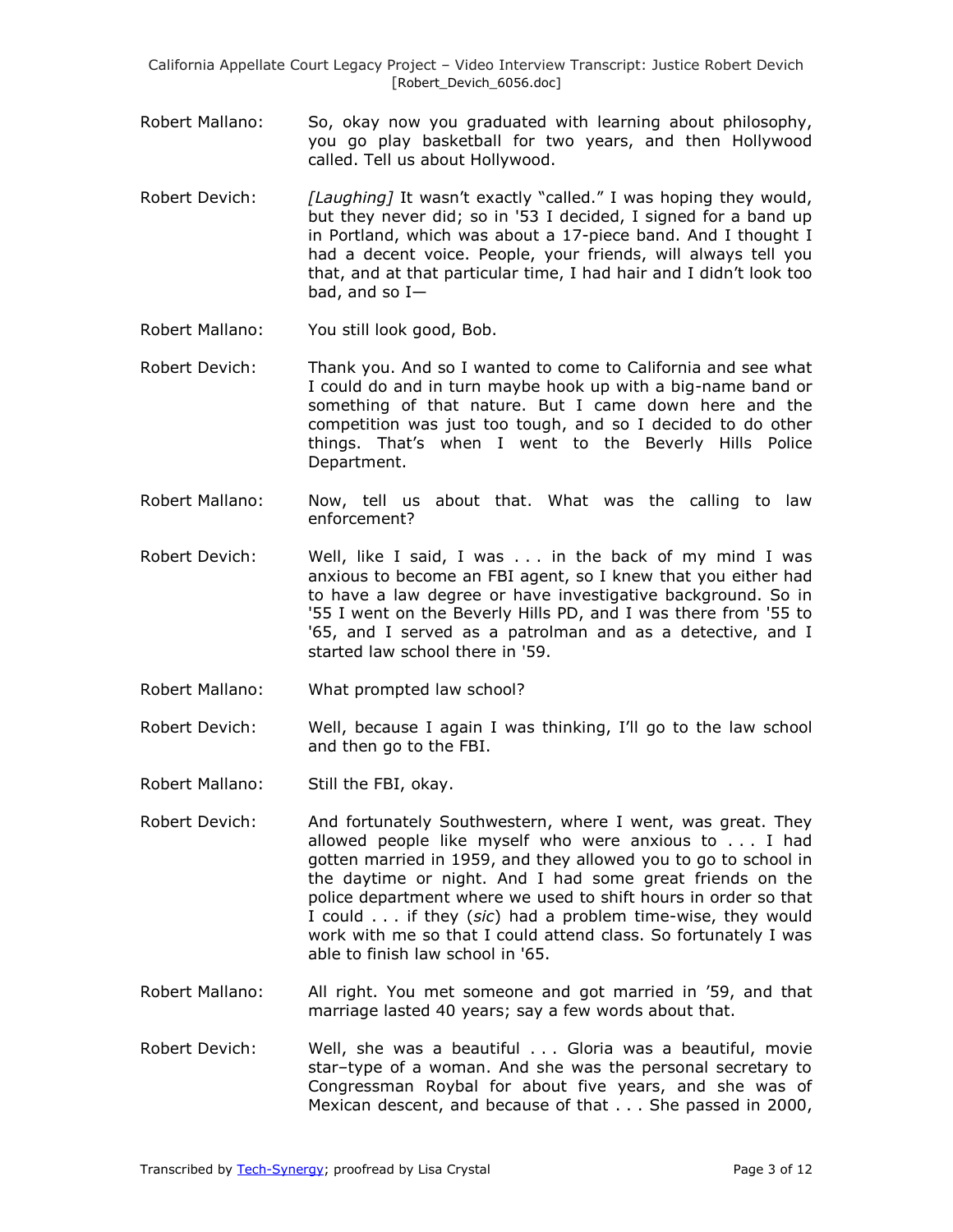> but up to that time, we had a lot of activities that we did with the East L.A. and the Latin community, and I would say most of our activities were scheduled around the Latin community.

- Robert Mallano: All right. Now, when you graduated from law school, how long did you remain on the police department?
- Robert Devich: I left in '65 and then I passed the bar in '65; then I went to work for the DA's office in Los Angeles, and during that time that I was there at the DA's office, I did this . . . Normally you'd do the prelims and then I was . . . they assigned me as head deputy DA in Beverly Hills, which is interesting because I was able to work with the fellows for the police department that I had worked with there, and that was very pleasant. And from there I went on into doing felony trials in the San Fernando Valley for about two years. But in 1968 in East L.A. they had a Latin deputy in charge who was appointed to the bench in Whittier.
- Robert Mallano: Who was that, Alfonso Hermo?
- Robert Devich: Alfonso Hermo, yeah. And Evelle Younger was the head DA, and he spoke with the community people there and they wanted a head deputy of Latin descent. And he said unfortunately he had no deputy III that was Latin. He said, "But I have somebody that would be second best; I have a deputy who is a grade III and who is married to a Mexican-American lady," and that he was ready to come out to set as the head deputy. So this was okay.

# $(00:09:54)$

So I went out to East L.A., and I can truthfully say that was probably the four happiest years I ever had in my law career. It was from '60 to '72, and the people there were very receptive, they were very accommodating. I was fortunate to receive quite a few awards from different organizations. And because I was there was when I got the call for the judgeship by Governor Reagan to the municipal court.

- Robert Mallano: That was in Los Angeles Municipal District?
- Robert Devich: Yes, I was . . . Although I was in East L.A., I got appointed to the L.A. Municipal Court in 1972, where I served until 1978. I did criminal trials in the municipal court and got to the point where I was handling heavy-duty-assignment arraignment courts in L.A. and in the San Fernando Valley. And we would have cases, case calendars—I would run sometimes 100 cases a day.
- Robert Mallano: You have to talk fast, don't you?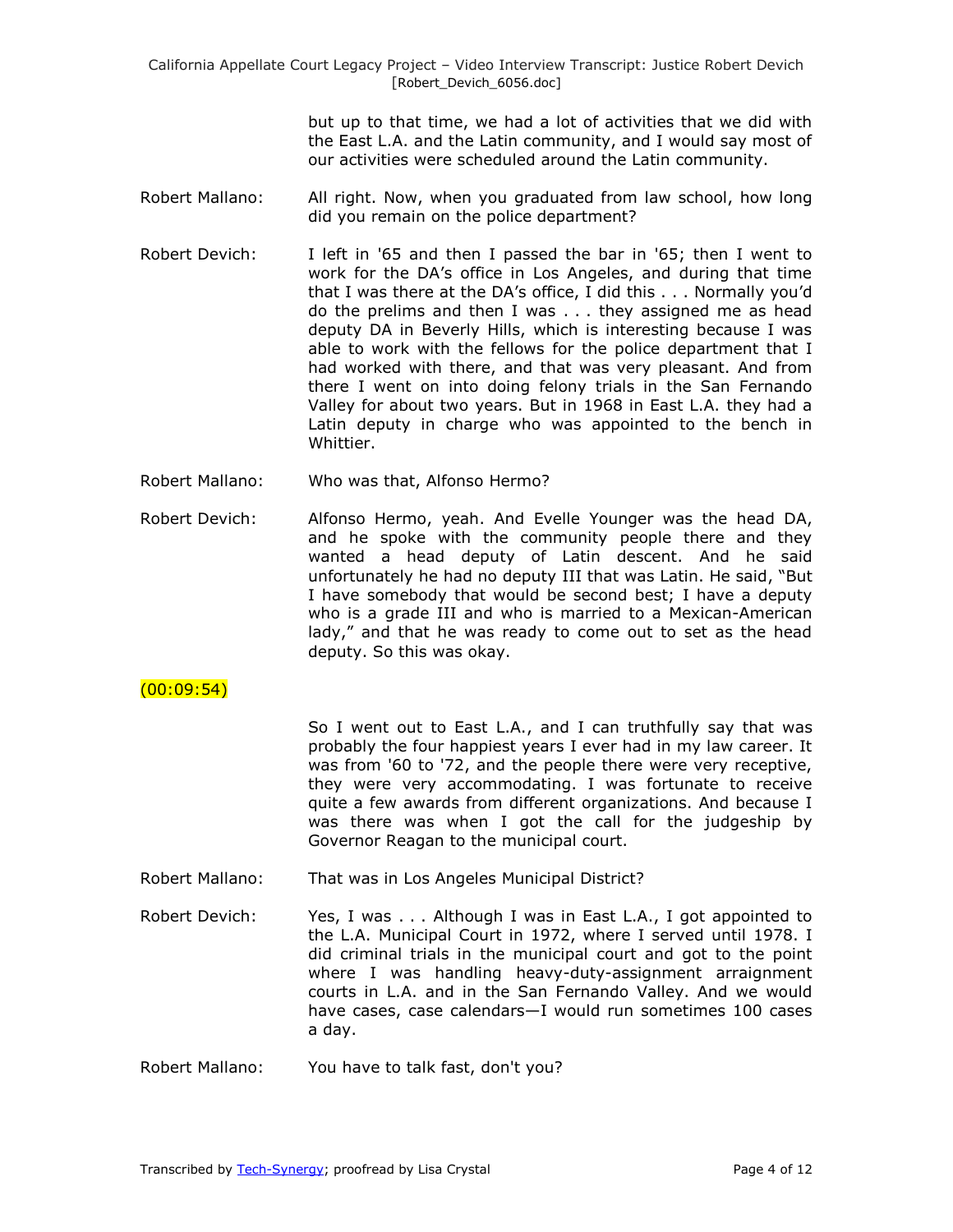- Robert Devich: Got to be fast, plus I had the cooperation of the city attorney's office, the DA's office, and the public defender's office. With all of us, we were able to really resolve most of those cases, which have to be resolved when you have that many cases on the calendar.
- Robert Mallano: Now the cream rises again.
- Robert Devich: Oh, yes.

Robert Mallano: Nineteen seventy-eight; it's by a different Governor, different party.

- Robert Devich: Yeah. Went to the superior court in '78 and stayed there until 1985, in L.A. Superior, and I was appointed by Governor Brown. And again I did felony criminal trials and high-volume arraignment cases. And death penalty cases I did while I was there. And it was interesting, and one time . . . shortly after I got appointed I saw Tony Kline, and I know you know Tony Kline.
- Robert Mallano: Well, he was the appointments secretary that helped, well, when I was put on the muni court and the superior court.
- Robert Devich: I saw him at a function, so I went over there with my wife Gloria and I shook his hand, and I wanted to thank him for being involved in my appointment. And he looked at me and he looked at my wife and he says, "She didn't do you any harm," which means the fact that my association in East L.A. and my association with the Latin community and all of this was made possible through my wife. And so it was very instrumental in my getting appointed to the superior court by Governor Brown.
- Robert Mallano: While on the superior court you were sitting as a judge of the criminal division, which is quite a responsible position and quite an honor, sitting in Department 100. Tell us a little bit about that.
- Robert Devich: Well, I took over for Chief Justice Ron George when he went over to civil; and believe me, that's a hard act to follow, because he would, he had, a tremendous control on that particular department. And so trying to follow in his footsteps and trying to maintain the volume of cases in that court was extremely difficult. But I did that for about a year.

And so you preside over all the superior court criminal courts in Los Angeles, and so that raises a lot of problems with judges with their particular problems. And you also serve as an assistant to controlling and operating the L.A. County grand jury.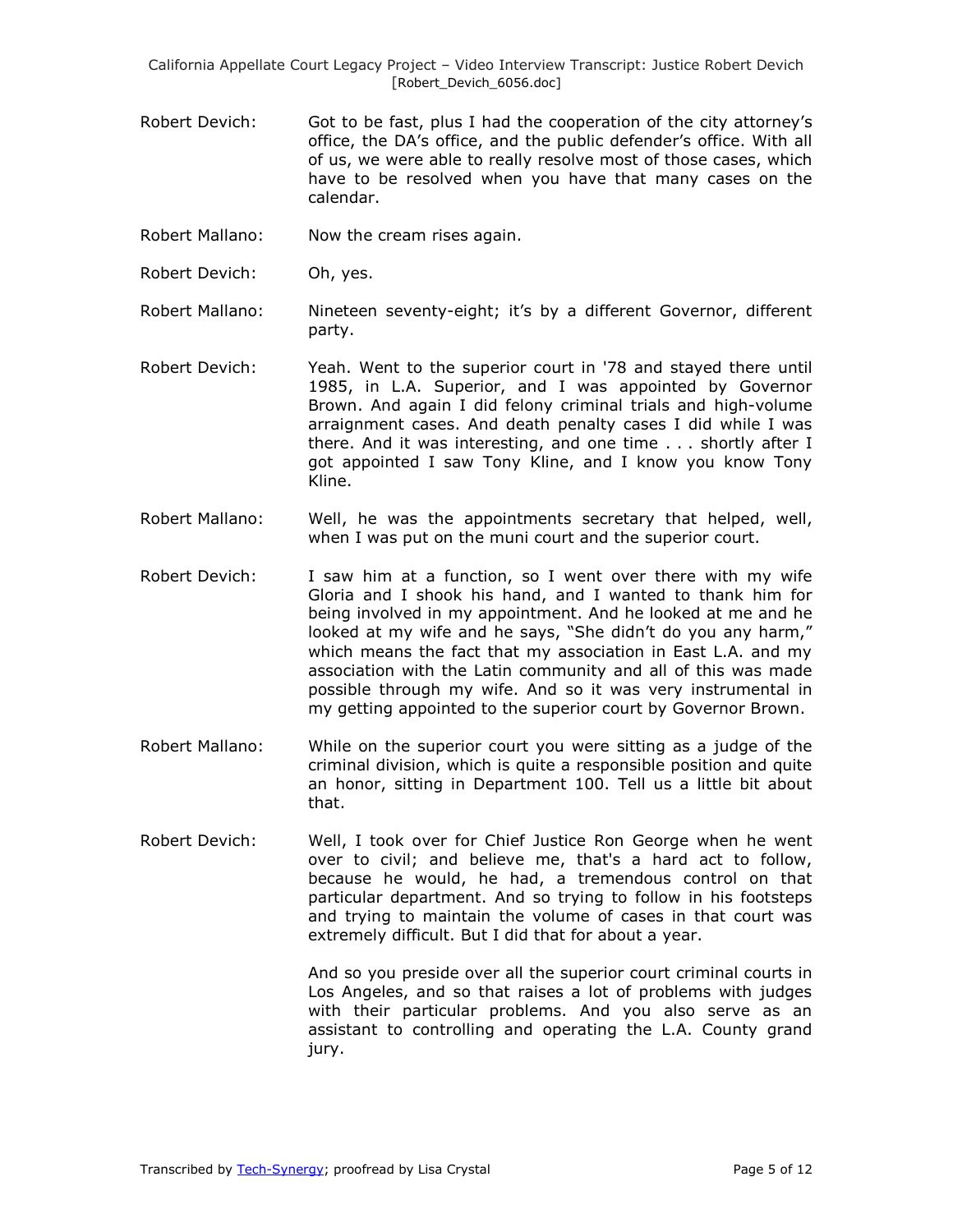- Robert Mallano: Well, other than being presiding judge, it's probably the most responsible position on the whole court, in terms of being the head of the criminal court system.
- Robert Devich: Yes, and in that year of '85 then along comes the third Governor.
- Robert Mallano: That's right; you were just popular with everybody. *[laughing]*

Robert Devich: Well, that was just the way the chips fell.

- Robert Mallano: All right. You went on the Court of Appeal in 1986, appointed by Governor George Deukmejian. How did that come about?
- Robert Devich: Well, it's amazing; when he called to let me know that I was being appointed to the Court of Appeal, he said that he read my background and everything else. And the support that I had, fortunately, was from all different avenues—from defense lawyers, from prosecutors, from different type organizations throughout L.A. And so he said that my background was quite well rounded; I think those were his words. And so he said that he thought of me for the Court of Appeals.

## $(00:15:05)$

Once I got on there I loved the civil aspects, because everything was always criminal up to that time; I didn't know a summary judgment from a demurrer until I got on the Court of Appeals. I loved the research. And fortunately I was assigned to this particular division with Justice Spencer, who was the presiding judge, and with her . . . She is a very fine, fine lady. And the colleagues that we had on that particular times, Sandy Lucas and Thax Hanson . . . and we had a great time and they really helped me. And we used to have a few squabbles, but as you know, that happens up here.

- Robert Mallano: Now, you opened this building, the Ronald Reagan Building, moved over here and were in these chambers, right as we're sitting right now. These are your books right here; they were your books?
- Robert Devich: I think some of the furniture that I was involved in when we . . . I know the desk was.
- Robert Mallano: Yeah, that's about 100 years old, that's—
- Robert Devich: You didn't want to let go of that.
- Robert Mallano: No, I didn't, and I think that was here when . . . in 1906 when the Court of Appeal started.
- Robert Devich: Well, now I'm not worried about those civil cases; I think I can handle any civil case that comes along.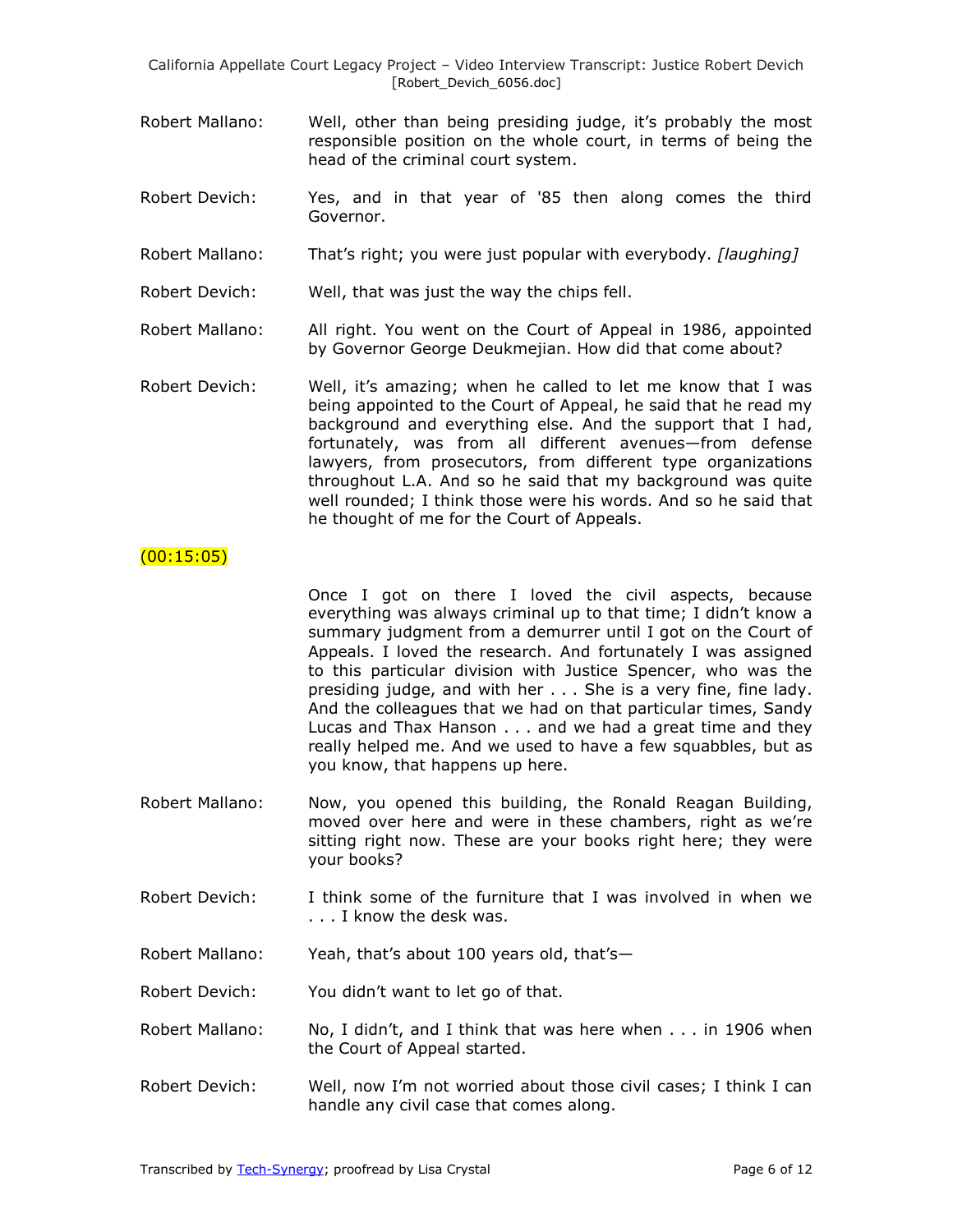Robert Mallano: Well, you had Rock Hudson. Roman Polanski.

Robert Devich: Yeah. But two cases that I had on the Court of Appeals that took some doing was *Delaney v. Superior Court*, which involved the shield law, and *No Oil v. the City of Los Angeles*, which had to do with the environmental impact report due on the oil well by the Pacific Palisades.

> Those were probably the two most difficult cases that I had up here, because I happened to believe in the shield law; I think under the right circumstances it's necessary. And I'm not a proponent for building oil wells along the coast, but on the shield law, it just happened that that particular information that the reporter and her photographer were holding back would have assisted the defendant in his trial on the search and seizure issue. And the Supreme Court unanimously sustained that.

> And on *No Oil v. City of L.A.,* it involved an environmental impact report that myself and the panel just felt was a little defective and had to go back to be redone—but we thought that it didn't and we sustained it and . . . But it was settled, and the oil well was never built, and somehow they worked it out with the—

- Robert Mallano: Now, did you get any criticism in the press on these two cases?
- Robert Devich: Oh yes, yes. *[laughing]*
- Robert Mallano: Well, why don't you say something about that? Tell the future judges about having to take heat sometimes and that being part of the job.
- Robert Devich: Well, that's part of the job, and you go along with it. And you know when you do it—like for example, I know when you were on the superior court up here, if you ever had a case involving an animal you would be very cautious as to how you handle that, because I'll tell you—
- Robert Mallano: I had a cat-killing case once, and I was very careful on what I said. And a lot of people . . . I mean, I love my dog dearly, and people are attached to pets. That's a good thing to warn judges about: don't make light of a case involving an animal.
- Robert Devich: Never. I had a cat case where a guy put a cat in the mailbox and lit a piece of paper and threw it in. And it didn't burn the cat, it just singed his whiskers. And so it came back and there was a probation report; it came back, it said "probation." I says, "Oh, no. Five days." So he did five days. And that was amazing, the good PR; but it isn't so much the PR, it's just the fact that you have to be cautious of what you do regardless of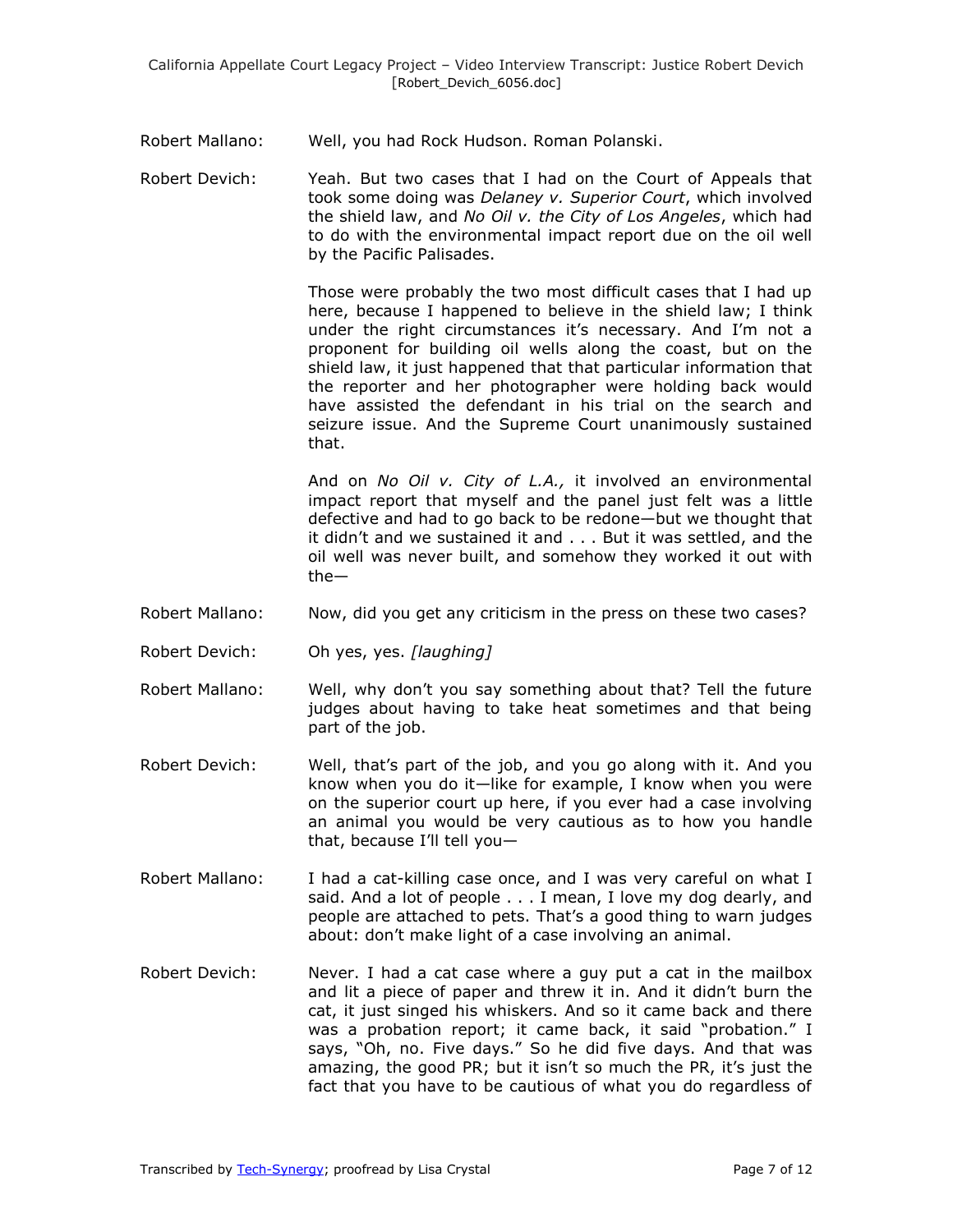> what your particular case is and look at all the aspects of the case.

Robert Mallano: Any other cases that stick out in your mind in your Court of Appeal career that you would like to—

Robert Devich: Well, I had one case, the *California Restaurant Association v. City of Los Angeles*. That's a case that had to do with posting a sign in a liquor establishment relative to the fact that liquor could be harmful to women who were pregnant.

# $(00:20:06)$

- Robert Mallano: Prop 65.
- Robert Devich: Yeah, and so that's still, you go in any liquor store, you're going to see that there, and so we had something to do with that. And then Rock Hudson; and I had the Roman Polanski case that we wrote an appeal on it. He wanted to . . . he was in Europe and they wanted a deposition of him, and they wanted him here for the deposition, and they wanted the case dismissed if he didn't come. And the panel and I felt that no, he could take a video depo; and so that was necessary, so—
- Robert Mallano: You have any thoughts about the trial court and compared to the appellate court you'd like to comment on?
- Robert Devich: Yeah, I think that the appellate court is probably the prestigious job of the court. You get involved in so many issues and you get involved with attorneys that are very well familiar with their case. And we're almost like the court of last resort, because the Supreme Court just doesn't have the opportunity to take all the cases that they would like to take, so I think . . . It's something like 3 or 4 percent; I may be wrong, but it's very low as to what they can take. So we're like the court of last resort, so we have a very strong impact on the public in the Court of Appeals.

And again, the cases are interesting, but there's a little . . . at a point, they get a little staid; and then you don't have the fun and the harmony that you have on the superior court. The superior court is more fun. And you're, you're . . . you can't run into your chambers and look up every issue that pops up, and you have to have some common sense and shoot from the hips and take a chance on things. And when you do that, the lawyers may get an attitude; but as a rule I've been able to maintain stability in my courtroom, so I had no problem with that.

Robert Mallano: You have any heroes on the court that you care to tell us about?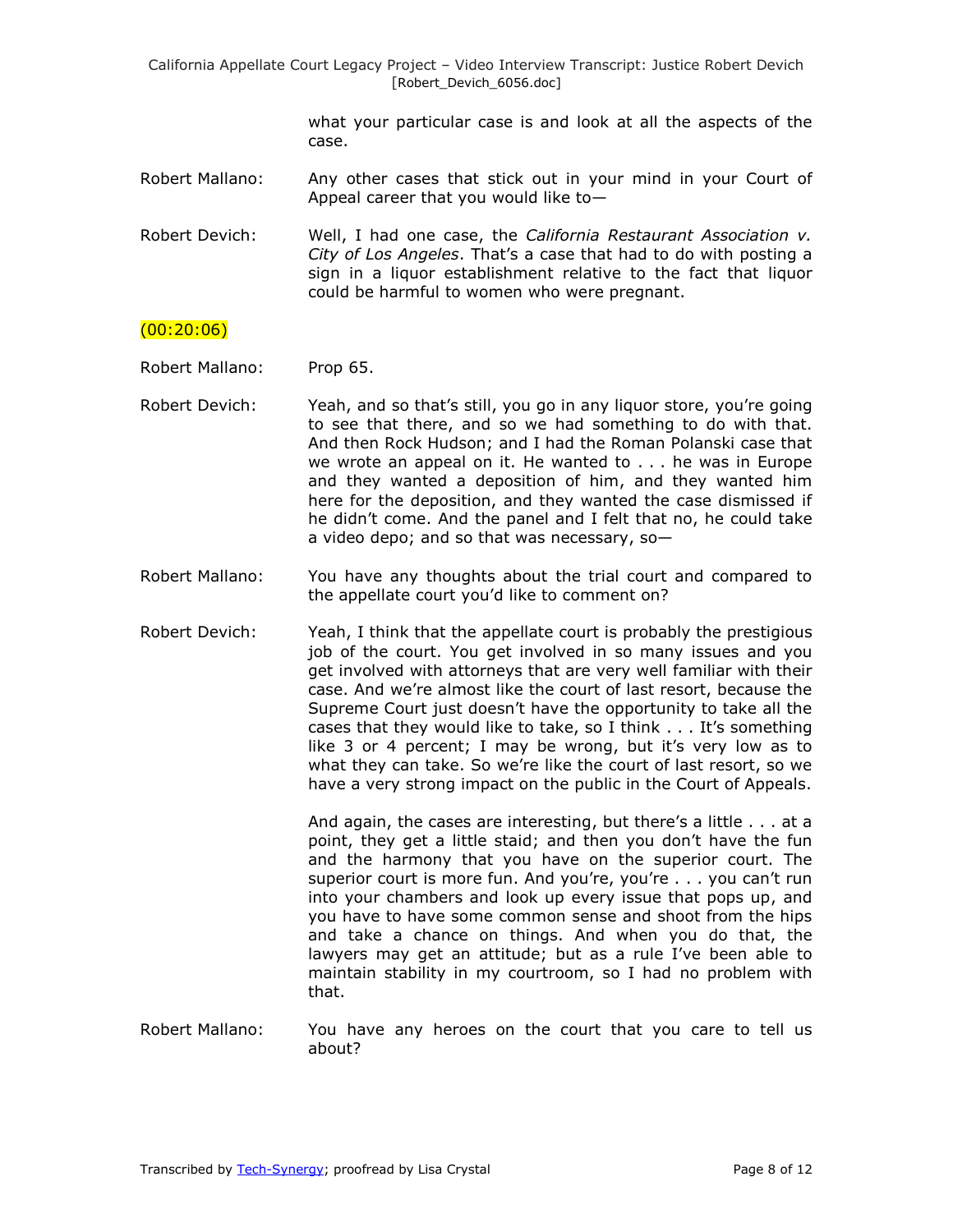- Robert Devich: Well, Justice Spencer is . . . she is one of the first judges I ever went in front of when I was a young deputy DA. And she treated me royally, like a lady then.
- Robert Mallano: Me too. I appeared in front of her in the '60s doing preliminary hearings—very gracious, polite.
- Robert Devich: I could, like, tell you stories about things about how she handled her courtroom. And I just adored her for that. And then she was up here. I came up here and like I said, when I found I was going to be assigned to her court, I was tickled pink and happy. Then there was Justice Thax Hanson, who . . . he was on the other side. He was like a conservative justice, but a gentleman to the core.

And he and Justice Spencer adored one another. They were very fond of one another; there was never any bitterness, even in the opinions that they would disagree on. There was never any disagreement. There was never a situation where he would have to say something like, "I concur on the opinion, but I don't want to take part of it really, other than I just concur."

But they paved a way for me to continue, trying to say, "You've got to be able to get along with the people that you work . . ." Then finally a gentleman who I always felt should be on the state Supreme Court is Justice Walter Croskey. He probably knows more about insurance law than anybody in the state of California, any case involves—and you know how many cases we have involve insurance law. And he . . . but hard worker; the public is really getting their money's worth when Justice Croskey is working on their cases. And he works hard.

Robert Mallano: The best advice received as an appellate court justice.

# (00:25:00)

Robert Devich: Well, I think is to not to get yourself stuck in a mold that this is the way something is going to be and that this is what I think of this, and that's the way it's going to be, no ifs, ands, or buts. I think you have to listen to your other colleagues and talk about each and every case that you have and say whatever your points are.

> And I remember one case I had where I had a young extern from Pepperdine, and we had a criminal case and she came in and I assigned this criminal case to her. She read the briefs, I read the briefs, and I indicated to her the way I think that her memorandum opinion should go. And she said, "Justice, could I maybe take the other view and write up an opinion and see what you think that way?" And I said, "Sure, go ahead." And she did.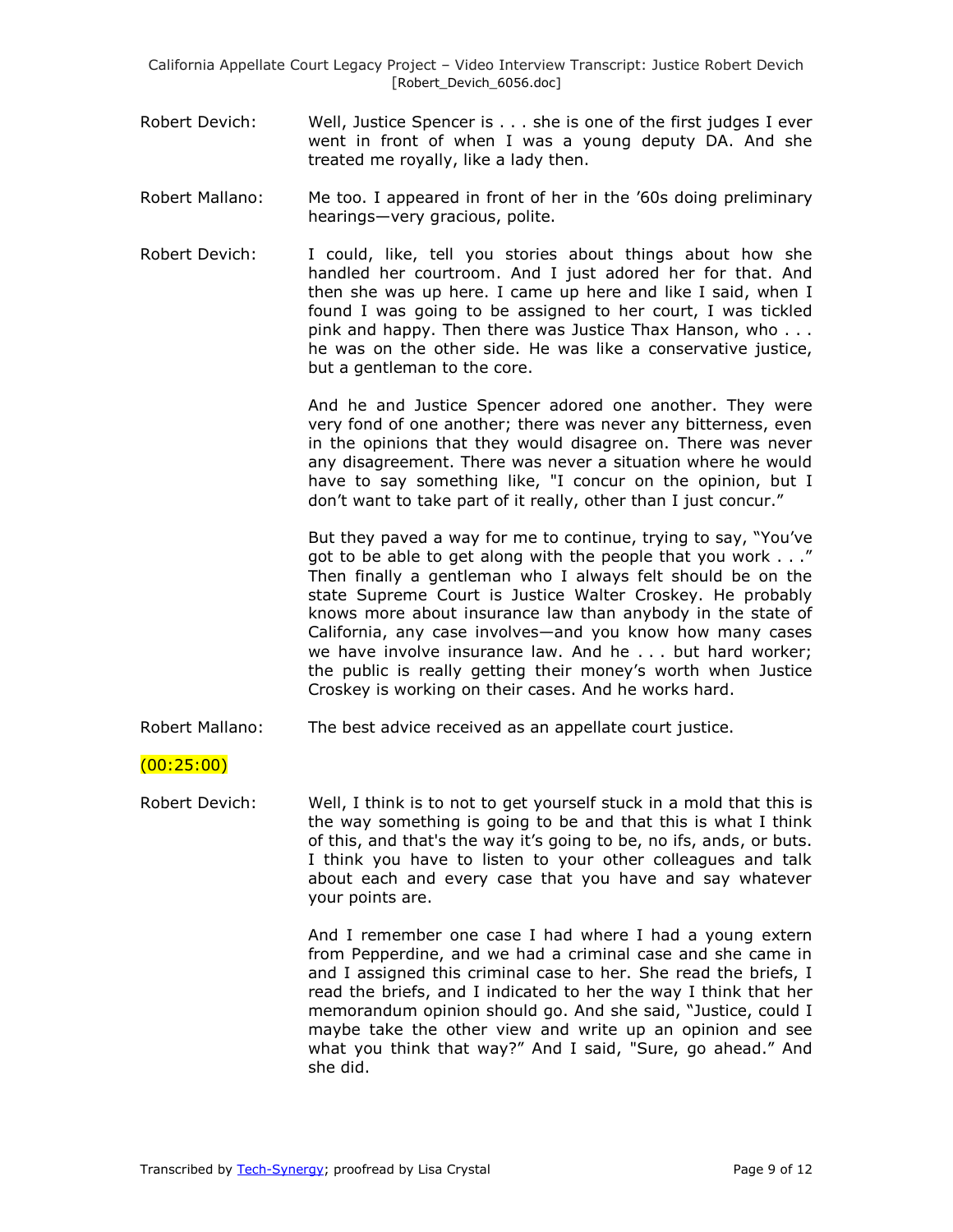> And she did, she did a great job. She wrote . . . she convinced me and I changed my viewpoint, and it wound up that the opinion was published.

- Robert Mallano: Oh, how about that?
- Robert Devich: I wish . . . I don't know where she is; I wish I had her name. But I'm sure she remembers that.
- Robert Mallano: What's your most proud achievement of your judicial career?
- Robert Devich: I think first of all is getting to the level that I did. When I was a policeman I never thought I'd ever get to the level where I'd be sitting on the Court of Appeals. I'm sure you probably felt the same way, that this is a nice place to be.
- Robert Mallano: A wonderful place.
- Robert Devich: Yes, yeah. And but as you know, it takes a lot of people along the way to help you to get here. And but my wife was wise enough to tell me when I first started . . . She was the one in fact that convinced me to go into governmental service for the DA's, and then afterwards, of course, going on into the court up to the judiciary, which I never would have done, I don't think, had I not gone into governmental service. And I think that I could have made a lot more money; I think I could have done well financially. But you know, that isn't the final end, is making a lot of money.
- Robert Mallano: Now, you retired in 1996; tell us the reasons that you retired and then what you did after that.
- Robert Devich: Why I retired? I think it's very simple: it's an issue of money. It's unfortunate, but you, when you reach your 60th birthday and you've got your 20 years in and you look at it, you see that you're making but 25 cents on the dollar, and you realize that you've got to, you owe something to your family. And so it was money plus the opportunity to go out and spend more time and maybe take more vacations and things with your family.
- Robert Mallano: You are private judging now; are you taking enough time to enjoy life?
- Robert Devich: Yes, very much so. And so I'm doing arbitrations, mediations, and the whole gamut of business law—medical malpractice, legal malpractice, employment. And so it's another learning experience and I enjoy it very, very much.
- Robert Mallano: Tell us about your views on the challenges facing the judicial system today.
- Robert Devich: That's sort of ironic, because the other day—and I think I have it right here too—there was an article that appeared on June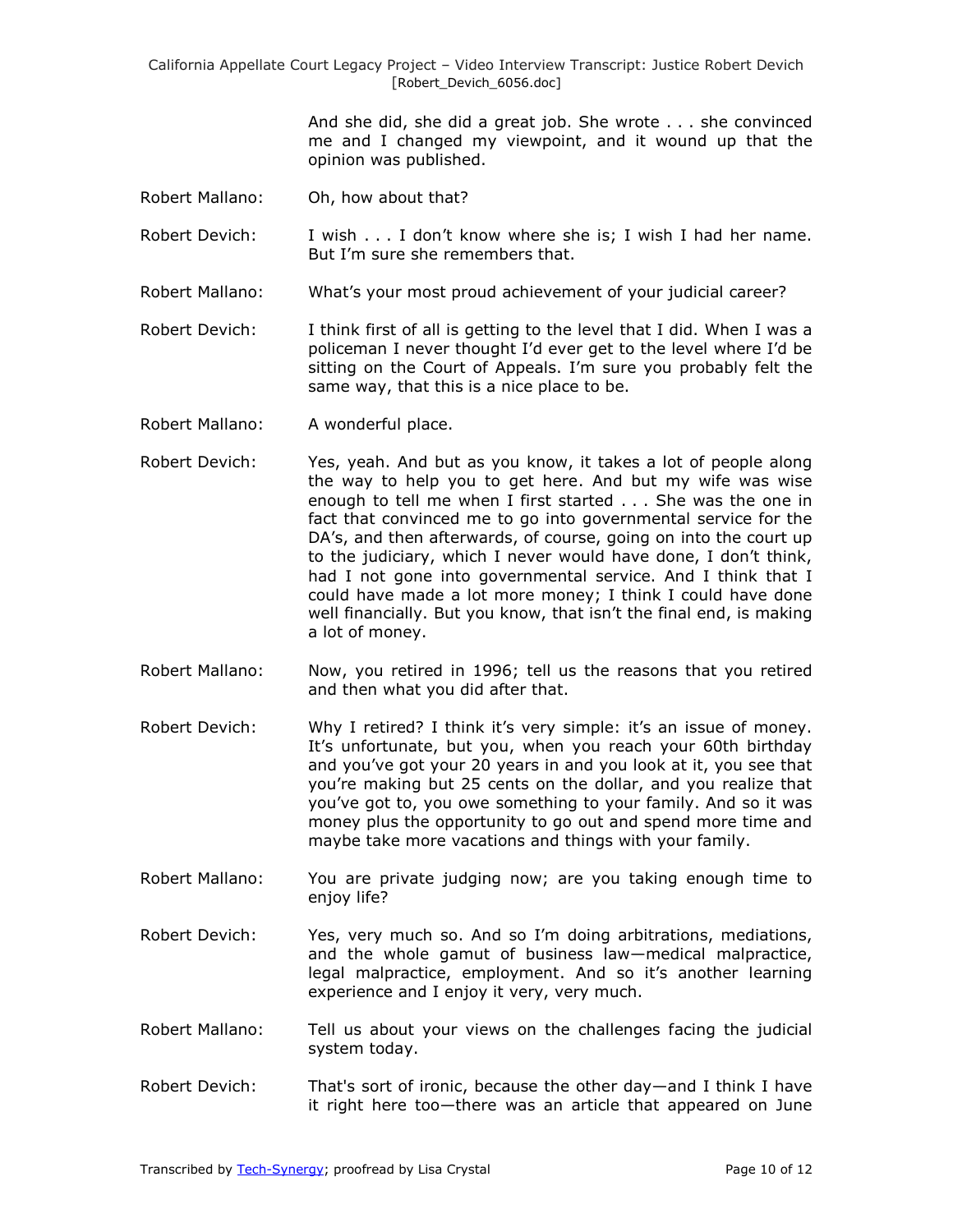the 16th relative to the Riverside County and the problem they were having with the courts and the need for more courts, more judges. And that's the problem: there are just not enough courts and judges to handle the volume that they're faced with.

And in order to do that, I think you're going to have to pay them a little bit more money. And again, it's ironic. I don't know if you watch *The Sopranos*, but I did; and there was one scene in there where the daughter Meadow, who was going to think about going to a law school, was with her boyfriend—

# $(00:30:06)$

Robert Mallano: She used to—I'm not saying I watch it, but she used to want to be a doctor, and she changed to law. *[laughing]*

Robert Devich: Now she wants to change the world, yeah. And so her boyfriend who was there with her is with a law firm and he was indicating to her that, yeah, that his firm is thinking of hiring her when she becomes a lawyer, and that they want to pay her \$170,000. And I just sat there and I laughed because \$170,000, they don't make that kind of money on the state Supreme Court. So that tells you . . .

> And that's always been that way. It was sort of a laughing type thing, because we used to sit on the bench, and you'd have deputy DAs who were making more money than the judges, and first-time lawyers that were making more. So if you want to get the quality . . . and believe me, you compare California judges with rest of the world and you're going to find out that we're blessed with having the quality of judges that we have here in California.

- Robert Mallano: As a part of this Legacy process, we need you to give us words of advice based on your 35 years. You were on the bench in 1972; you've seen a lot. So, for prosperity (*sic*), please, wisdom, and guidance of all ourselves and all the future judges, words of advice.
- Robert Devich: Well, as I look back, I recall that one of the things I've always been sorry about is the fact that when I was going to law school I was studying all the time; and when I became a DA I was studying all the time; and the same way when I went on the bench. You do, you get a lot of demands, both socially and as far as work is concerned; and I found as I look back on my life and my career that the one thing I wish I could have done was devote more time and enjoyment with my family.

My daughter and son and my wife, we went on vacations and things like that during the summer, so . . . But as I look at it now, I see families with little tiny kids going to church and hugging the kids and everything else; and I look back, and I said, "Did I do that?" I don't think I did, because I was studying